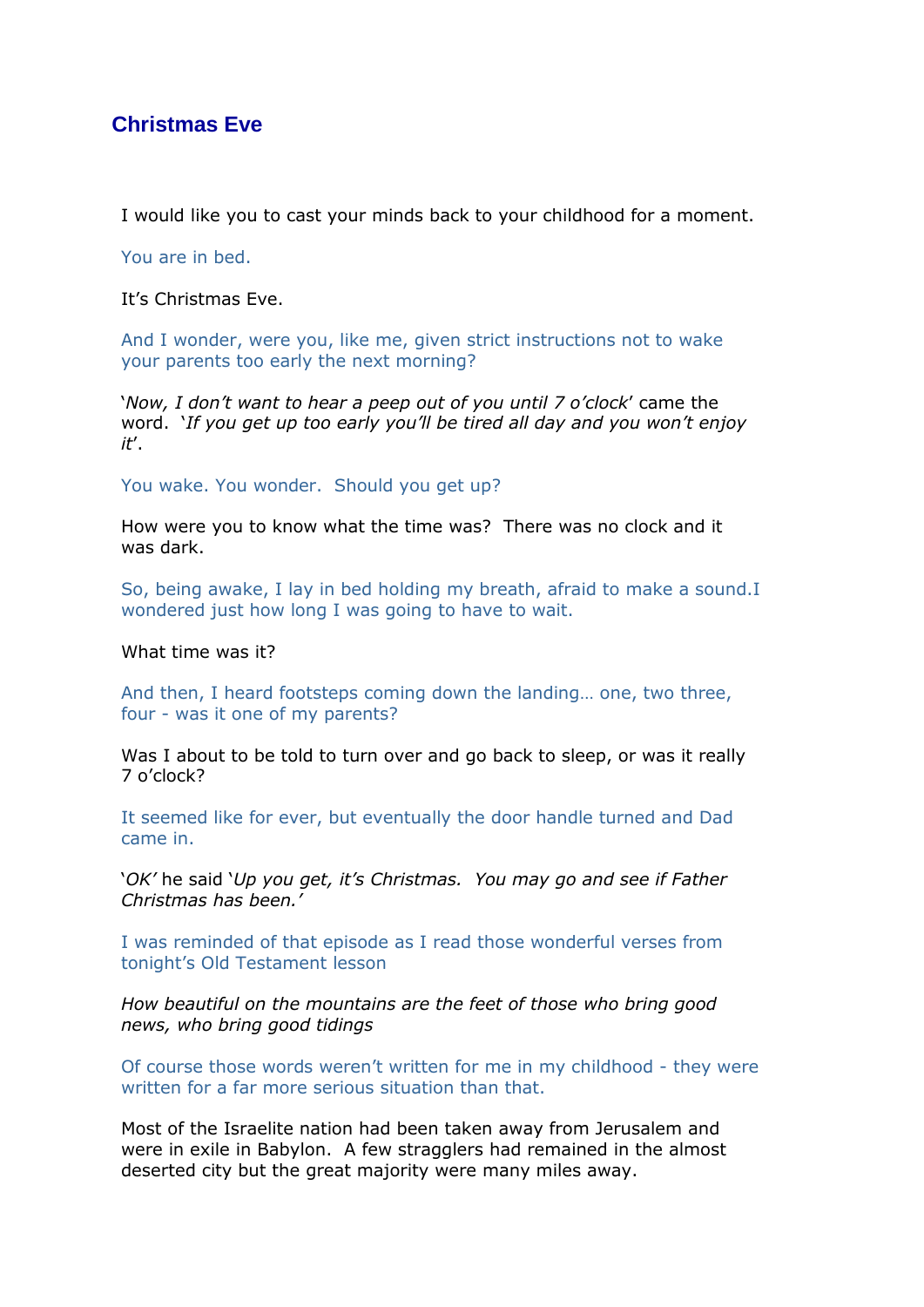Nevertheless, even though they were few in number, those who were left kept watchman on the walls. And suddenly one of them shouts out that he can see a messenger coming from the direction of Babylon.

What would the messenger bring?

Would it be good news or bad news?

Would it be further humiliation and defeat or the return of the exiles?

Everyone who was left in Jerusalem rushed to the walls and peered out.

At first all they could see was the dust cloud that the messenger kicked up with his feet. Then they could make out the shape of his body. Then they could see him place each weary foot in front of the other - he'd come a long way from Babylon and was exhausted.

But the watchers on the walls were thrilled to see him and watched him draw ever closer.

When at last he arrived, weary and travel-worn he has just enough strength to gasp out:

*'The exiles are coming back. There's a new king in Babylon. God's been away from Jerusalem, but now he's back. God's in charge and soon all the world will know it.'*

Well of course we have no idea exactly what this messenger said, but Isaiah saw fit to enshrine the moment in his prophecy:

*How beautiful on the mountains are the feet of those who bring good news, who proclaim peace, who bring good tidings, who proclaim salvation, who say to Zion, 'Your God reigns!'*

So why do we read this passage from the bible at Christmas?

Well, the answer is quite simple.

Tonight we celebrate the return of the Lord to Zion.

Of course God never really goes away – he is always with us, he is always present, but because he is invisible, we don't always recognise it.

Not only that, sometimes it feels rather as though God has lost interest in us.

But Jesus the Son of God has put an end to all that

On Christmas Day, Jesus was born in Bethlehem which is just down the road from Jerusalem.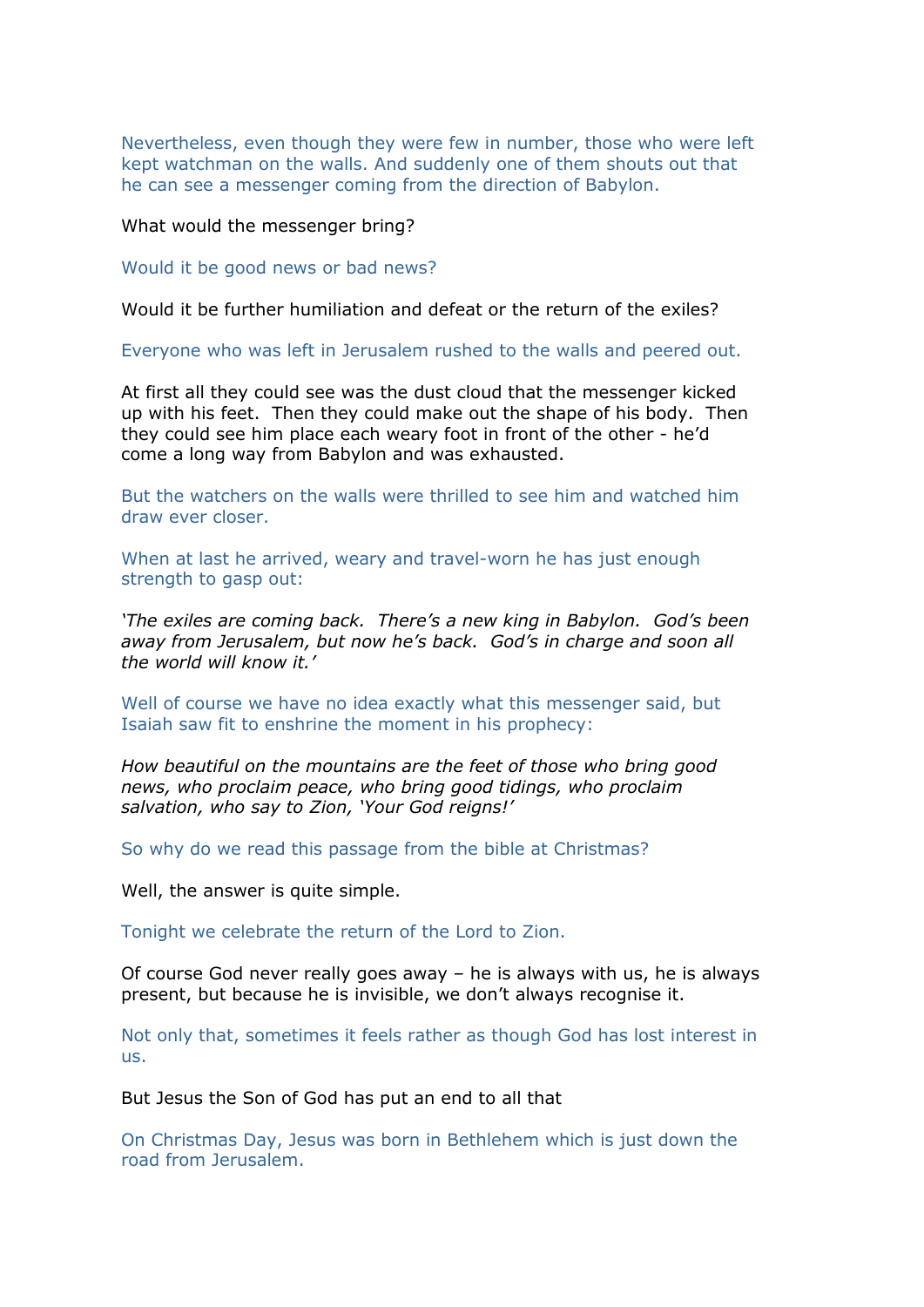At that first Christmas, God came to earth. God is among his people and although we cannot see him, he is still here and he is never going away.

So *'Wake up, it's* Christmas' is good news, every year.

That is what John is trying to tell us in those amazing words with which he begins his Gospel.

They are some of the best known words in the bible - in whatever language or translation you want to read it.

Here, at the beginning of his Gospel, St John piles up the images of Christ to which he will return again and again.

Christ is the word of God - not just in spoken terms but also in terms of God's thought, God's reason and God's intelligence.

Christ is not just the life-giver, he is Life itself.

Christ is the Light with which God-endowed his world on the first Sunday of Creation and which has been with us ever since.

And all this is summed up in the person of a man, a man who as well as sharing the essence of the Godhead, also shares the being of a simple local carpenter.

Sometimes we use quite extravagant language when we speak of present day celebrities or stars - the superlatives drip from the journalist's lips, but even the most extravagant superlative comes nowhere near the immense significance that St John claims for Jesus Christ.

And tonight, the Word, the Life and the Light of the World is presented to us as a helpless baby, born of a young mother in the dark and cold of a stable.

It's a story we know so well.

It's one we've heard time and time again.

And yet it is one we never tire of hearing or singing about. True there are some who are deaf to it or who might see it as no more than a passing reminder of what the season is about.

After all, a birth is easy to understand and it's not difficult for us to paint in our minds eye a sanitized picture of that first Christmas.

A blue clad Mary serenely going into a warm and cosy stable with cooperative animals around her who didn't much mind giving up their feed trough for the infant Jesus - it's painted on Christmas cards up and down the land.